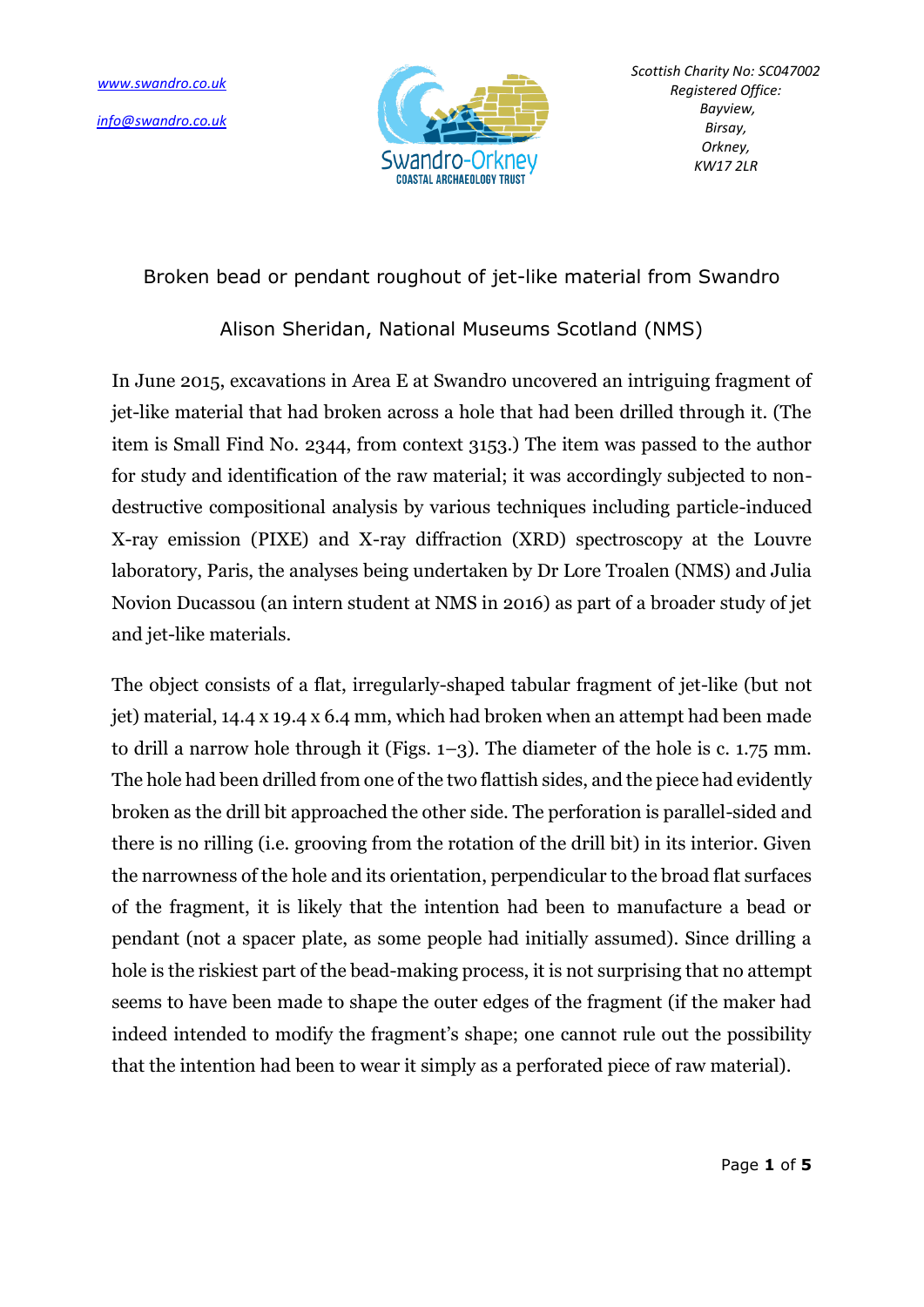*[info@swandro.co.uk](mailto:info@swandro.co.uk)*



The material is black, compact, light and slightly warm to the touch, and it breaks conchoidally to reveal a shiny fracture surface. The shape of the fragment indicates that it occurs naturally in tabular form, and microscopic examination indicates that it is structurally amorphous. While all of these properties can be found in jet, compositionally the material differs from jet in having a low zirconium content, fairly high iron and strontium content, and is low in titanium and chromium and has no measurable amount of vanadium or germanium. It is neither a cannel coal nor a shale, and while its shiny conchoidal fracture is reminiscent of that seen in cloustonite (which can be found in the Yesnaby area of the west Orkney Mainland), the author is not aware of any deposits of cloustonite that are as thick as this, or are free from inclusions. Moreover, compositional analysis of a raw material sample of cloustonite did not provide a close match. Albertite was considered as another potential candidate material, and indeed the V-perforated button found at Isbister had been found (through analysis by Mary Davis, then of NMS, undertaken around 20 years ago) to be of this material. Albertite is known to outcrop at Dingwall on the north-east Scottish mainland. However, albertite was among the raw material samples that were analysed alongside artefacts of jet and jet-like material in the 2016 investigations, and it did not offer a match for the Swandro material. One of three black beads from Skara Brae that were analysed using PIXE, NMS X.HA 650, was found to be of the same material as the Swandro object. It is suspected that the material probably outcrops on Orkney, but that the source area has not yet been found. The raw material deposit is most unlikely to be extensive – otherwise one might have expected to see many more artefacts made of this material on Orkney. Geological fieldwork would be necessary to investigate this matter further.

*Comparanda* for the object are hard to find, not least because we are probably seeing an early-stage roughout rather than a finished object. Moreover, we also do not know for certain whether it was collected and perforated during the Neolithic period, when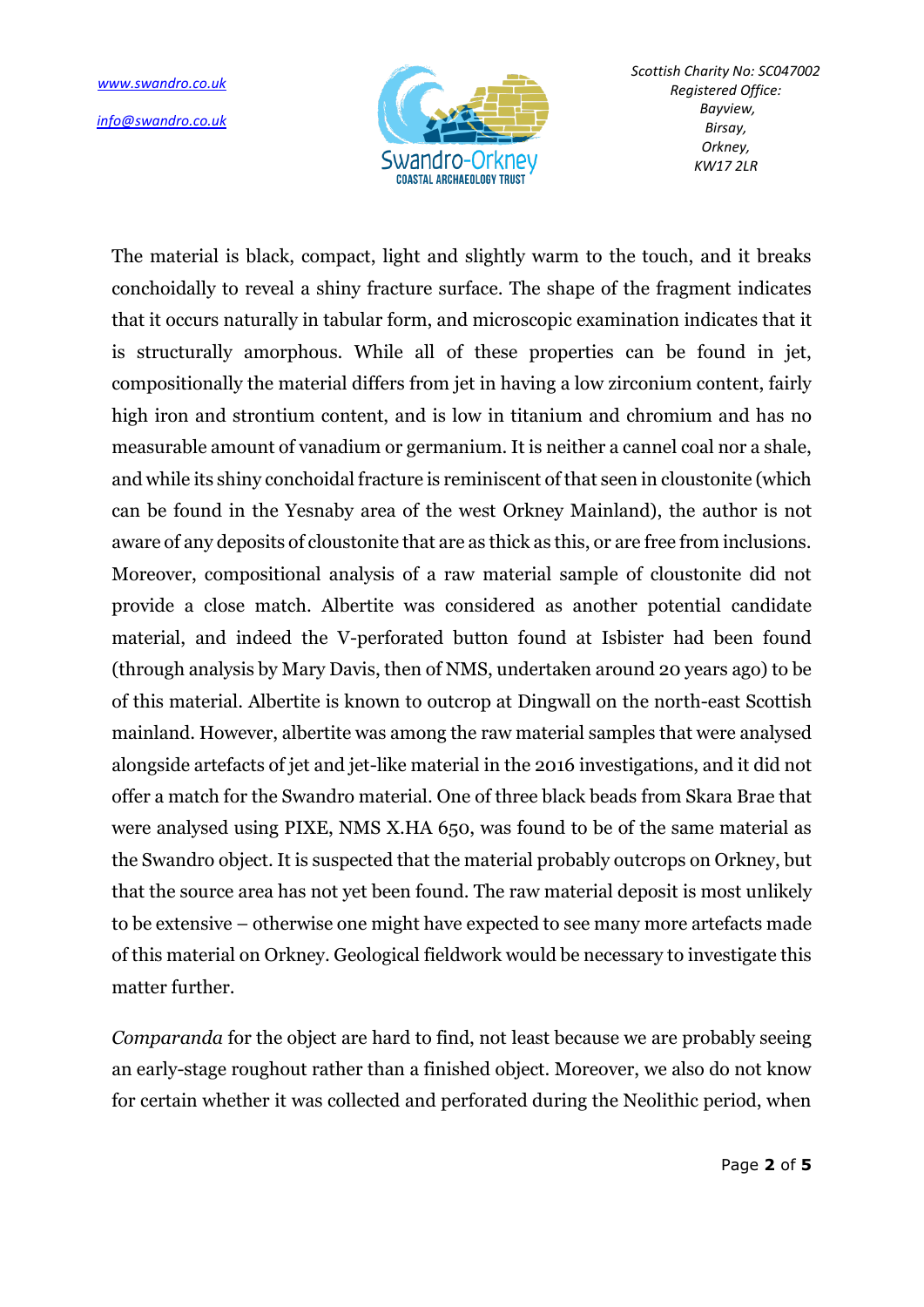

the chamber tomb was in use, or at a later period. Beads of black material (and indeed of bone painted black) are known from Neolithic contexts in Orkney, from Skara Brae and Stonehall (Sheridan 2016), while from the Early Bronze Age there is a jet necklace spacer plate from Tankerness Moss (on display in Orkney Museum) and the aforementioned albertite V-perforated button from Isbister (on display at Isbister visitor centre).

Whatever the final intended form of the Swandro object had been, and whatever its date, it may be that the piece of raw material was collected because it is of such an unusual and visually striking (and presumably rare) material. We do not know whether the person who collected it was aware of jet and of its supposedly special powers (as discussed, inter alia, in Sheridan 2017), or even thought that it was jet. If this is a Neolithic artefact, then an analogy could perhaps be made with the presence of a bead of lead ore found at Quanterness (Davidson and Henshall 1989, 153, No. 47). There, a natural pebble of an unusual and visually striking material had been selected and made into a bead – perhaps in the belief that it possessed amuletic properties.

## References

- Davidson, J. & Henshall, A.S. 1989. *The Chambered Cairns of Orkney*. Edinburgh: Edinburgh University Press.
- Sheridan, J.A. 2016 The black stone bead from Structure 1, Stonehall Farm. In Richards, C. & Jones, R. (eds) 2016 *The Development of Neolithic House Societies in Orkney,* 474. Oxford: Windgather Press.
- Sheridan, J.A. 2017 Towards a methodology for the study of prehistoric jet and jet-like jewellery. In R. Shaffrey (ed.), *Written in Stone: papers on the function, form, and provenancing of prehistoric stone objects in memory of Fiona Roe*, 249–74. St Andrews: Highfield Press.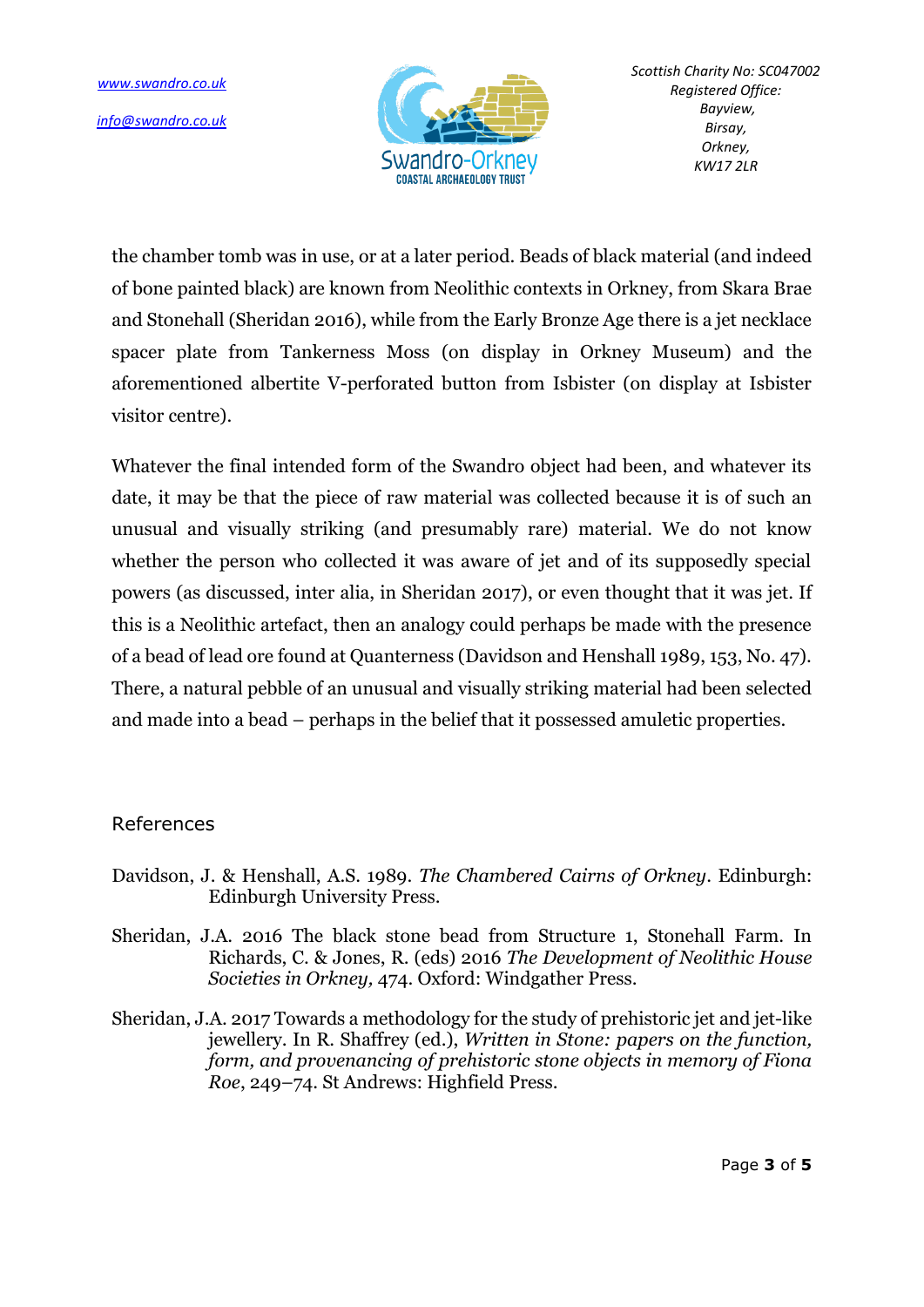*[info@swandro.co.uk](mailto:info@swandro.co.uk)*



*Scottish Charity No: SC047002 Registered Office: Bayview, Birsay, Orkney, KW17 2LR*

## Figures



Figure 1. View of the flat surface from where the perforation had been drilled. Photo: © Alison Sheridan



Figure 2. View of the flat surface showing the conchoidal fracture scar where the piece had broken during drilling of the perforation.

Photo: © Alison Sheridan